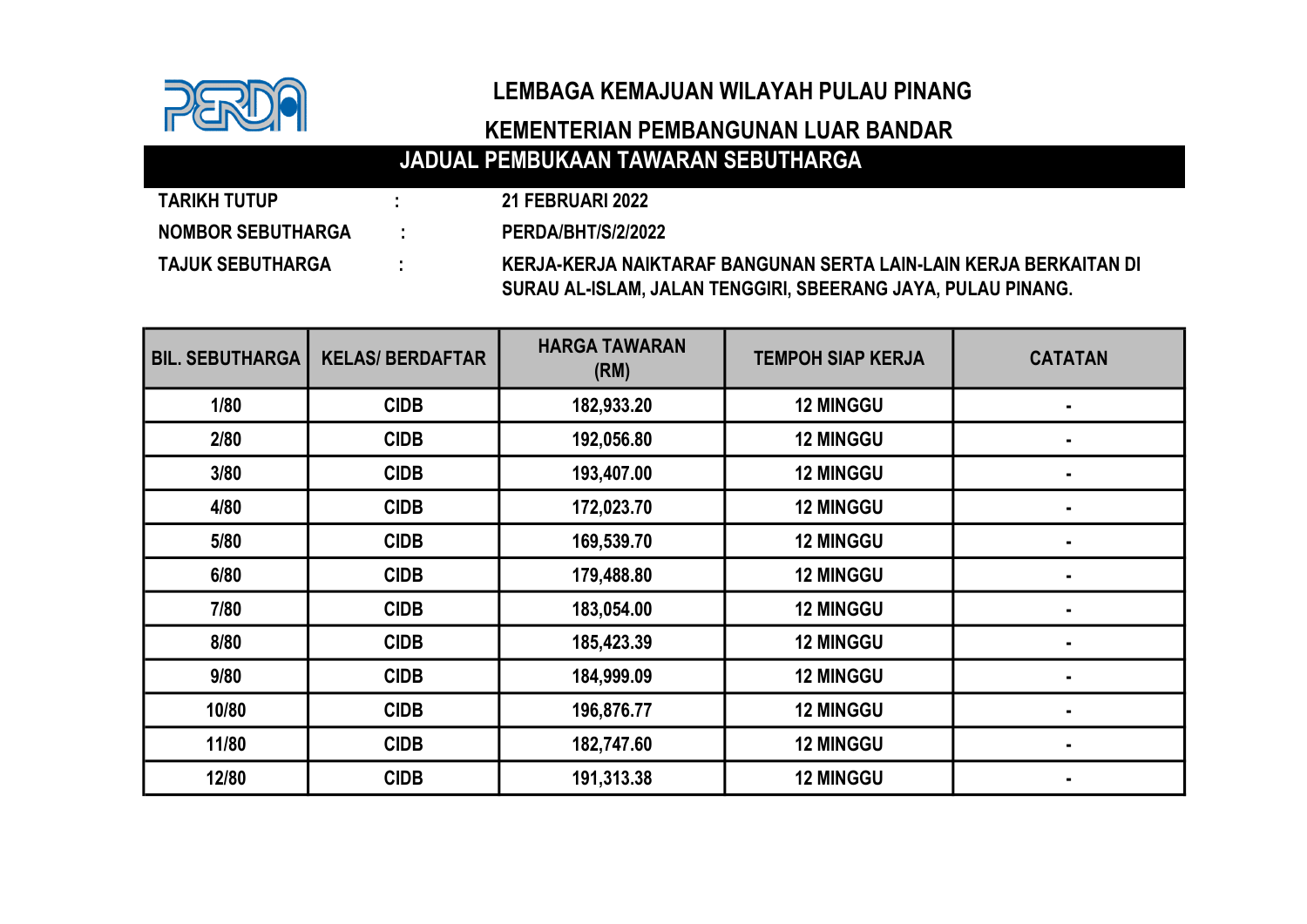

#### KEMENTERIAN PEMBANGUNAN LUAR BANDAR

# JADUAL PEMBUKAAN TAWARAN SEBUTHARGA

21 FEBRUARI 2022

PERDA/BHT/S/2/2022

| <b>TARIKH TUTUP</b>      |   |  |
|--------------------------|---|--|
| <b>NOMBOR SEBUTHARGA</b> |   |  |
| TA IIIK SFRIITHARGA      | ٠ |  |

| 13/80 | <b>CIDB</b> | 182,381.80 | <b>12 MINGGU</b> |                                        |
|-------|-------------|------------|------------------|----------------------------------------|
| 14/80 | <b>CIDB</b> | 182,708.60 | <b>12 MINGGU</b> | $\blacksquare$                         |
| 15/80 | <b>CIDB</b> | 180,727.60 | <b>12 MINGGU</b> | $\blacksquare$                         |
| 16/80 | <b>CIDB</b> | 185,138.20 | <b>12 MINGGU</b> | $\blacksquare$                         |
| 17/80 | <b>CIDB</b> | 188,581.72 | <b>12 MINGGU</b> | $\blacksquare$                         |
| 18/80 | <b>CIDB</b> | 175,614.50 | <b>12 MINGGU</b> |                                        |
| 19/80 | <b>CIDB</b> | 176,514.90 | <b>12 MINGGU</b> |                                        |
| 20/80 | <b>CIDB</b> | 178,522.00 | <b>12 MINGGU</b> | $\blacksquare$                         |
| 21/80 | <b>CIDB</b> | 179,673.40 | <b>12 MINGGU</b> | ٠                                      |
| 22/80 | <b>CIDB</b> | 198,379.10 | <b>12 MINGGU</b> |                                        |
| 23/80 | <b>CIDB</b> | 175,125.00 | <b>12 MINGGU</b> | $\blacksquare$                         |
| 24/80 | <b>CIDB</b> | 179,861.00 | <b>12 MINGGU</b> |                                        |
| 25/80 | <b>CIDB</b> | 178,908.00 | <b>12 MINGGU</b> |                                        |
| 26/80 | <b>CIDB</b> |            | <b>12 MINGGU</b> | PENYEBUTHARGA TIDAK MENGEMUKAKAN HARGA |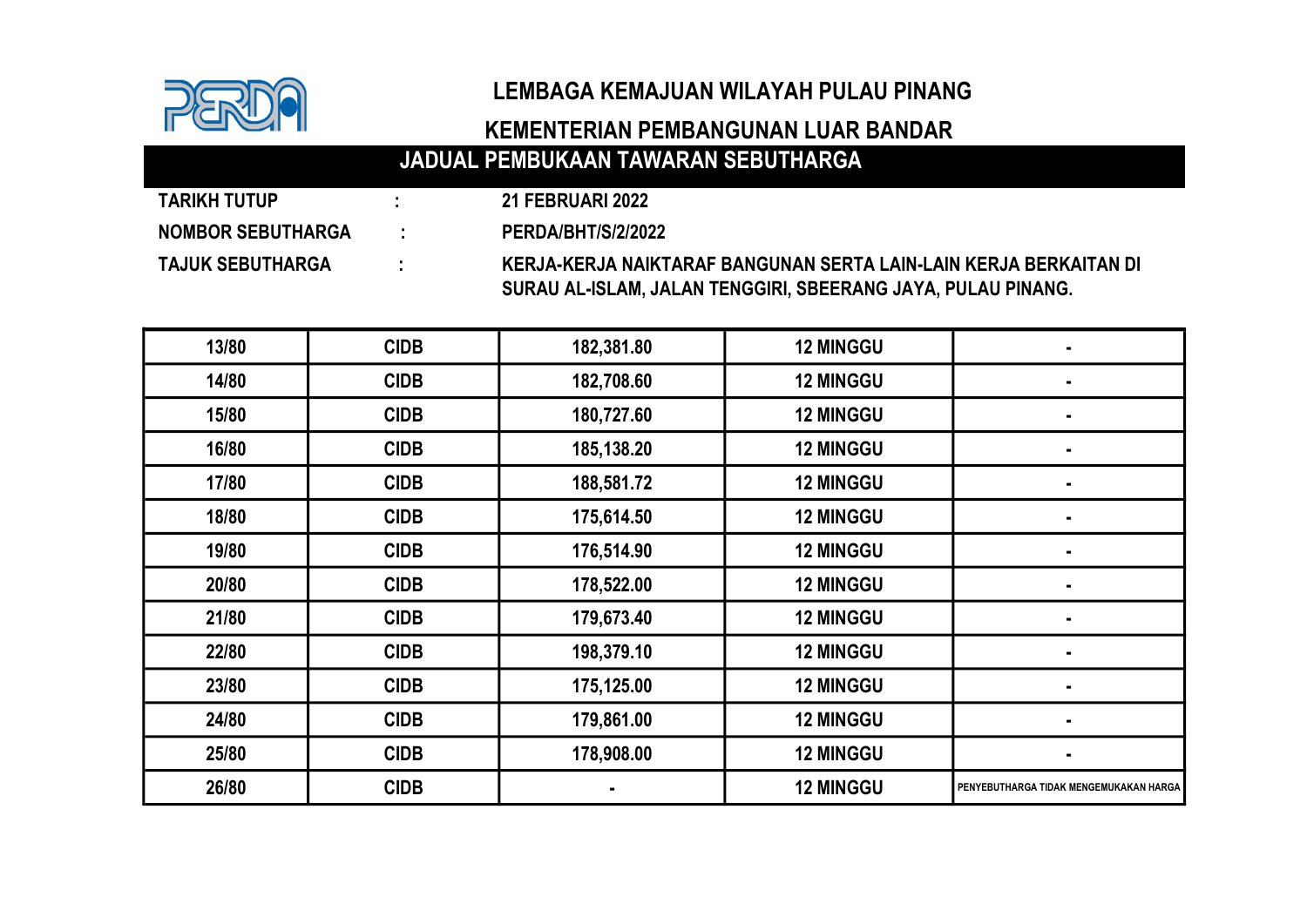

#### KEMENTERIAN PEMBANGUNAN LUAR BANDAR

# JADUAL PEMBUKAAN TAWARAN SEBUTHARGA

| <b>TARIKH TUTUP</b>      | <b>21 FEBRUARI 2022</b> |
|--------------------------|-------------------------|
| <b>NOMBOR SEBUTHARGA</b> | PERDA/BHT/S/2/2022      |
| TA.IIJK SFRIJTHARGA      | KFR.IA-KFR.IA NAIKT     |

| 27/80 | <b>CIDB</b> | 178,747.60 | <b>12 MINGGU</b> | $\blacksquare$ |
|-------|-------------|------------|------------------|----------------|
| 28/80 | <b>CIDB</b> | 181,647.60 | <b>12 MINGGU</b> | $\blacksquare$ |
| 29/80 | <b>CIDB</b> | 180,647.60 | <b>12 MINGGU</b> | $\blacksquare$ |
| 30/80 | <b>CIDB</b> | 190,989.56 | <b>12 MINGGU</b> | $\blacksquare$ |
| 31/80 | <b>CIDB</b> | 185,557.29 | <b>12 MINGGU</b> | ٠              |
| 32/80 | <b>CIDB</b> | 185,158.07 | <b>12 MINGGU</b> |                |
| 33/80 | <b>CIDB</b> | 185,500.09 | <b>12 MINGGU</b> | ٠              |
| 34/80 | <b>CIDB</b> | 194,507.97 | 12 MINGGU        | $\blacksquare$ |
| 35/80 | <b>CIDB</b> | 192,870.00 | <b>12 MINGGU</b> | $\blacksquare$ |
| 36/80 | <b>CIDB</b> | 185,109.17 | <b>12 MINGGU</b> | $\blacksquare$ |
| 37/80 | <b>CIDB</b> | 196,428.76 | <b>12 MINGGU</b> | $\blacksquare$ |
| 38/80 | <b>CIDB</b> | 176,142.00 | <b>12 MINGGU</b> | $\blacksquare$ |
| 39/80 | <b>CIDB</b> | 184,486.40 | <b>12 MINGGU</b> | ٠              |
| 40/80 | <b>CIDB</b> | 186,241.60 | <b>12 MINGGU</b> | $\blacksquare$ |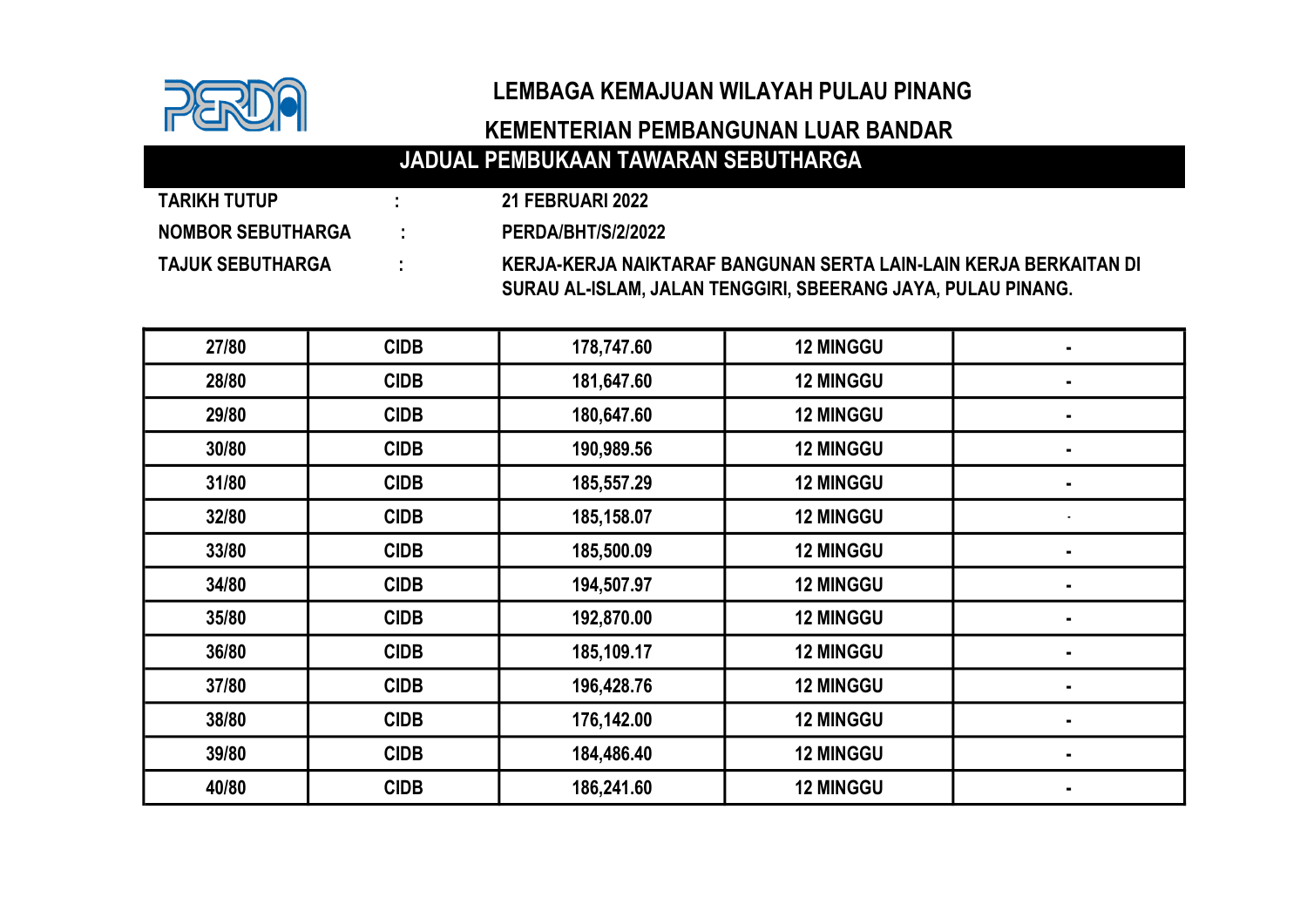

#### KEMENTERIAN PEMBANGUNAN LUAR BANDAR

# JADUAL PEMBUKAAN TAWARAN SEBUTHARGA

21 FEBRUARI 2022

PERDA/BHT/S/2/2022

| <b>TARIKH TUTUP</b>      |  |
|--------------------------|--|
| <b>NOMBOR SEBUTHARGA</b> |  |
| TA.IIJK SFRIJTHARGA      |  |

| 41/80 | <b>CIDB</b> | 163,047.38 | <b>12 MINGGU</b> | $\blacksquare$ |
|-------|-------------|------------|------------------|----------------|
| 42/80 | <b>CIDB</b> | 264,867.92 | <b>12 MINGGU</b> | $\blacksquare$ |
| 43/80 | <b>CIDB</b> | 160,967.38 | <b>12 MINGGU</b> | $\blacksquare$ |
| 44/80 | <b>CIDB</b> | 187,344.40 | <b>12 MINGGU</b> | $\blacksquare$ |
| 45/80 | <b>CIDB</b> | 197,976.16 | <b>12 MINGGU</b> | $\blacksquare$ |
| 46/80 | <b>CIDB</b> | 197,691.70 | <b>12 MINGGU</b> | $\blacksquare$ |
| 47/80 | <b>CIDB</b> | 191,588.20 | <b>12 MINGGU</b> | $\blacksquare$ |
| 48/80 | <b>CIDB</b> | 186,390.30 | <b>12 MINGGU</b> | $\blacksquare$ |
| 49/80 | <b>CIDB</b> | 194,974.40 | <b>12 MINGGU</b> | $\blacksquare$ |
| 50/80 | <b>CIDB</b> | 195,974.40 | <b>12 MINGGU</b> | $\blacksquare$ |
| 51/80 | <b>CIDB</b> | 193,974.40 | <b>12 MINGGU</b> | $\blacksquare$ |
| 52/80 | <b>CIDB</b> | 160,004.70 | <b>12 MINGGU</b> | $\blacksquare$ |
| 53/80 | <b>CIDB</b> | 159,454.70 | <b>12 MINGGU</b> | $\blacksquare$ |
| 54/80 | <b>CIDB</b> | 199,000.00 | <b>12 MINGGU</b> | $\blacksquare$ |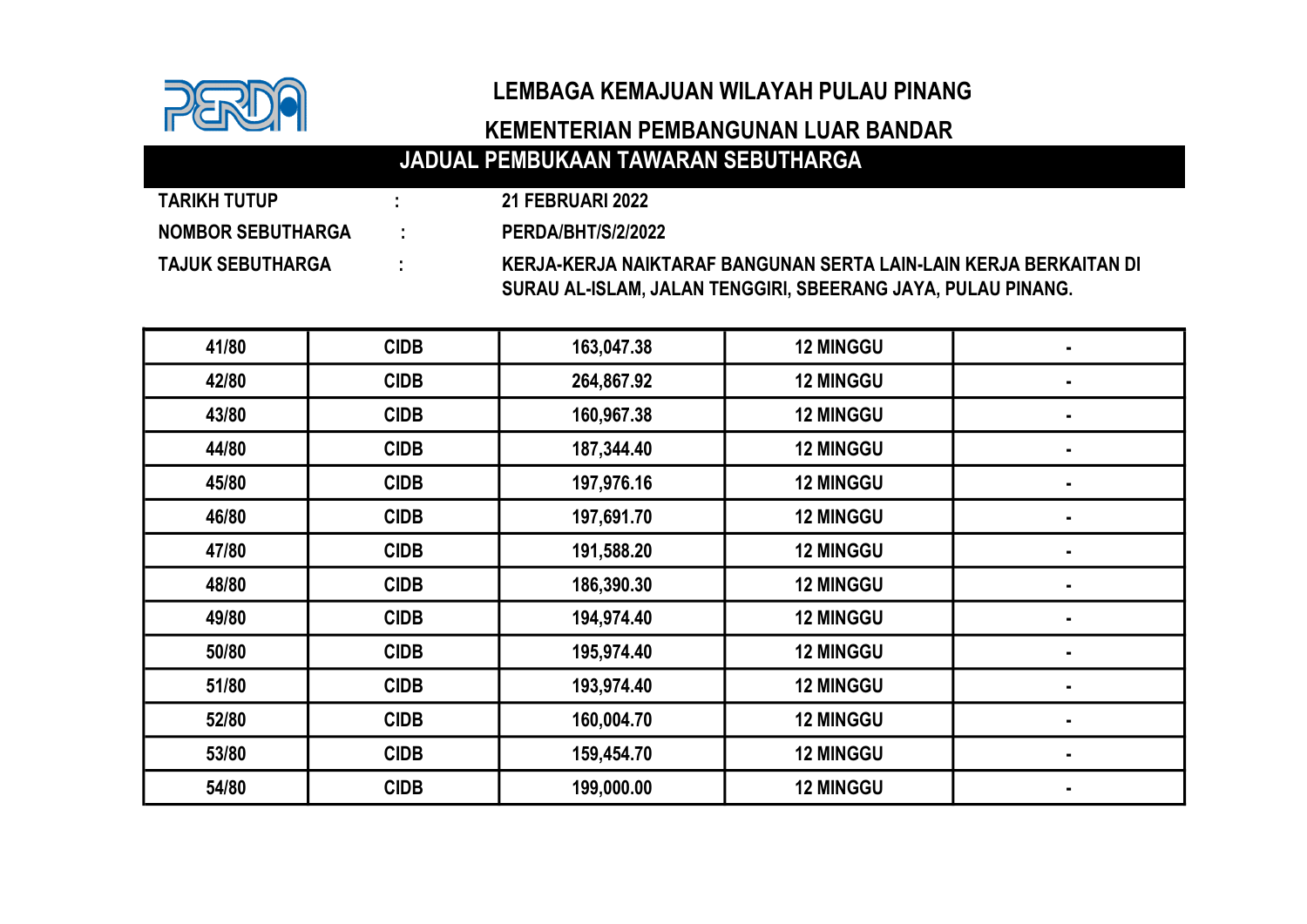

#### KEMENTERIAN PEMBANGUNAN LUAR BANDAR

# JADUAL PEMBUKAAN TAWARAN SEBUTHARGA

21 FEBRUARI 2022

PERDA/BHT/S/2/2022

| <b>TARIKH TUTUP</b>      |  |
|--------------------------|--|
| <b>NOMBOR SEBUTHARGA</b> |  |
| TA IIIK SFRIITHARGA      |  |

| 55/80 | <b>CIDB</b> | 198,721.06 | <b>12 MINGGU</b> | $\blacksquare$ |
|-------|-------------|------------|------------------|----------------|
| 56/80 | <b>CIDB</b> | 198,158.90 | <b>12 MINGGU</b> | $\blacksquare$ |
| 57/80 | <b>CIDB</b> | 198,058.90 | <b>12 MINGGU</b> | $\blacksquare$ |
| 58/80 | <b>CIDB</b> | 169,263.90 | <b>12 MINGGU</b> | $\blacksquare$ |
| 59/80 | <b>CIDB</b> | 183,447.44 | <b>12 MINGGU</b> |                |
| 60/80 | <b>CIDB</b> | 185,690.20 | <b>12 MINGGU</b> | $\blacksquare$ |
| 61/80 | <b>CIDB</b> | 180,176.20 | <b>12 MINGGU</b> | $\blacksquare$ |
| 62/80 | <b>CIDB</b> | 184,036.00 | <b>12 MINGGU</b> | $\blacksquare$ |
| 63/80 | <b>CIDB</b> | 179,624.80 | <b>12 MINGGU</b> | $\blacksquare$ |
| 64/80 | <b>CIDB</b> | 171,610.60 | <b>12 MINGGU</b> | $\blacksquare$ |
| 65/80 | <b>CIDB</b> | 168,075.30 | <b>12 MINGGU</b> | $\blacksquare$ |
| 66/80 | <b>CIDB</b> | 185,138.80 | <b>12 MINGGU</b> |                |
| 67/80 | <b>CIDB</b> | 193,852.96 | <b>12 MINGGU</b> | $\blacksquare$ |
| 68/80 | <b>CIDB</b> | 154,948.01 | <b>12 MINGGU</b> | $\blacksquare$ |